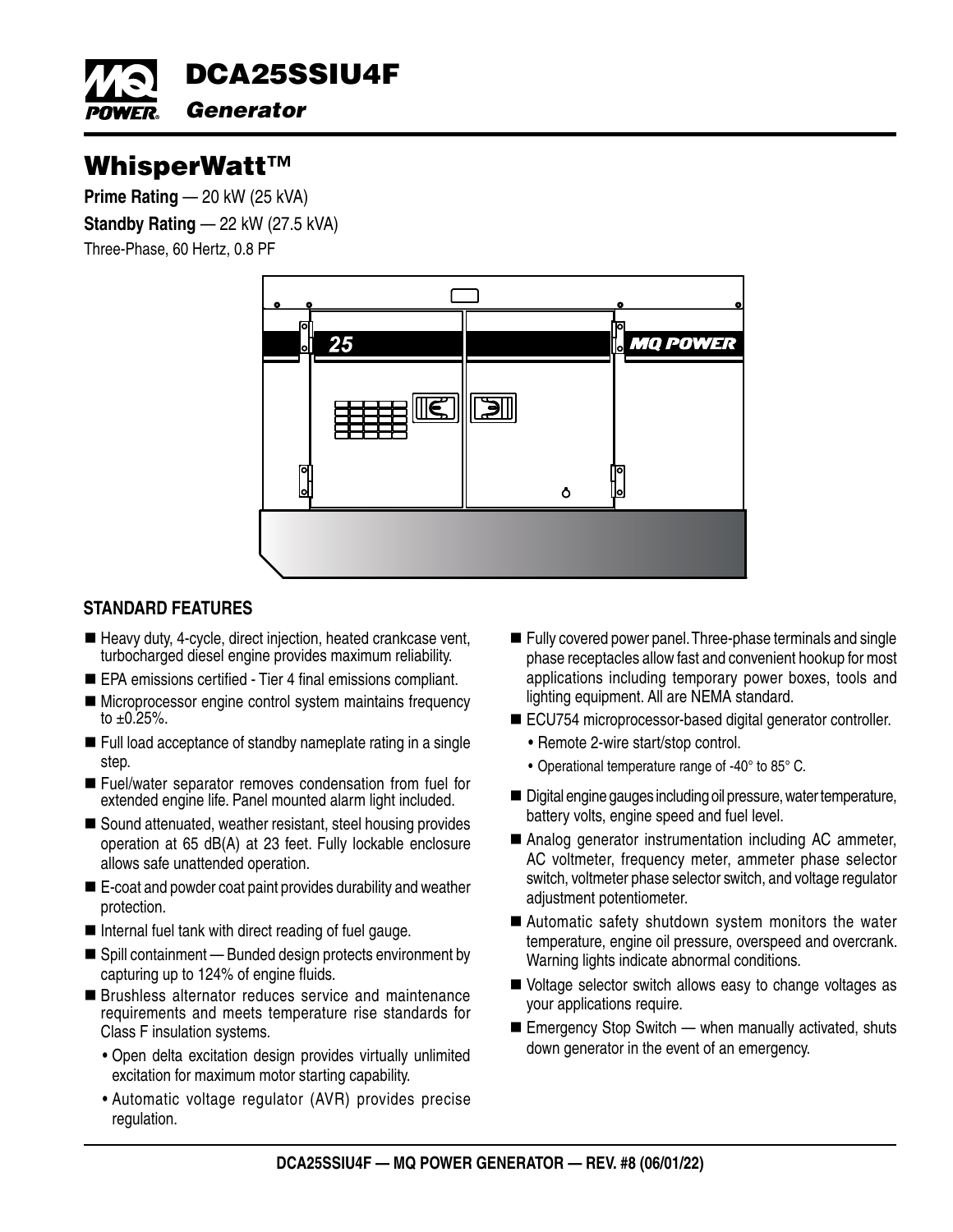

# **SPECIFICATIONS**

| <b>Generator Specifications</b>                                 |                                                                       |         |
|-----------------------------------------------------------------|-----------------------------------------------------------------------|---------|
| Design                                                          | Revolving field, self-ventilated<br>Drip-proof, single bearing        |         |
| <b>Armature Connection</b>                                      | <b>Star with Neutral</b>                                              | Zig Zag |
| Phase                                                           | 3                                                                     | Single  |
| <b>Standby Output</b>                                           | 22 KW (27.5 KVA)                                                      | 15.8 KW |
| <b>Prime Output</b>                                             | 20 KW (25 KVA)                                                        | 14.4 KW |
| 30 Voltage (L-L/L-N)<br>Voltage Selector Switch at 30 240/139   | 208Y/120, 220Y/127,<br>240Y/139                                       | N/A     |
| 30 Voltage (L-L/L-N)<br>Voltage Selector Switch at 30 480/277   | 416Y/240, 440Y/254,<br>480Y/277                                       | N/A     |
| 1Ø Voltage (L-L/L-N)<br>(Voltage Selector Switch at 1Ø 240/120) | N/A                                                                   | 240/120 |
| Power Factor                                                    | 0.8                                                                   | 1.0     |
| Voltage Regulation (No load to full load)                       | ±0.5%                                                                 |         |
| <b>Generator RPM</b>                                            | 1800                                                                  |         |
| Frequency                                                       | 60 Hz                                                                 |         |
| <b>Winding Pitch</b>                                            | 5/6                                                                   |         |
| No. of Poles                                                    | 4                                                                     |         |
| Excitation                                                      | <b>Brushless with AVR</b>                                             |         |
| Frequency Regulation:<br>No Load to Full Load                   | Isochronous under varying loads from<br>no load to 100% rated load    |         |
| <b>Frequency Regulation: Steady State</b>                       | ±0.25% of mean value for constant loads<br>from no load to full load. |         |
| Insulation                                                      | Class F                                                               |         |
| Sound Level dB(A) Full load at 23 feet                          | 65                                                                    |         |

| <b>Engine Specifications</b>     |                                                               |
|----------------------------------|---------------------------------------------------------------|
| Make / Model                     | Isuzu / 4LE2T                                                 |
| Emissions                        | <b>EPA Tier 4 Final Certified</b>                             |
| <b>Starting System</b>           | Electric                                                      |
| Design                           | 4-cycle, water cooled,<br>direct injection, turbocharged, EGR |
| Displacement                     | 133.0 in <sup>3</sup> (2179 cc)                               |
| No. cylinders                    |                                                               |
| Bore x Stroke (mm)               | 85 x 96                                                       |
| <b>Gross Engine Power Output</b> | 40.2 hp (30 kW)                                               |
| <b>BMEP</b>                      | 133 psi (918 kPa)                                             |
| <b>Piston Speed</b>              | 1133.9 ft./min. (5.76 m/s)                                    |
| <b>Compression Ratio</b>         | 17.6:1                                                        |
| <b>Engine Speed</b>              | 1800 rpm                                                      |
| Overspeed Limit                  | 2070 rpm                                                      |
| Oil Capacity                     | 2.8 gallons (10.5 liters)                                     |
| Battery                          | 12V 53Ah x 1                                                  |

| <b>Fuel System</b>                    |                           |      |
|---------------------------------------|---------------------------|------|
| <b>Recommended Fuel</b>               | ASTM-D975-No.1 & No.2-D*  |      |
| Maximum Fuel Flow (per hour)          | 2.3 gallons (8.8 liters)  |      |
| Maximum Inlet Restriction (Hg)        | 6.8 in. (173 mm)          |      |
| <b>Fuel Tank Capacity</b>             | 41.7 gallons (158 liters) |      |
| <b>Fuel Consumption</b>               | gph                       | lph  |
| At full load                          | 1.62                      | 6.12 |
| At 3/4 load                           | 1.26                      | 4.77 |
| At 1/2 load                           | 0.94                      | 3.57 |
| At 1/4 load                           | 0.67                      | 2.52 |
| * - Use ultra-low sulfur diesel fuel. |                           |      |

| <b>Cooling System</b>                  |                            |
|----------------------------------------|----------------------------|
| Fan Load                               | 0.67 hp (0.5 kW)           |
| Coolant Capacity (with radiator)       | 2.3 gallons (8.8 liters)   |
| Coolant Flow Rate (per minute)         | 20.1 gallons (76.0 liters) |
| Heat Rejection to Coolant (per minute) | 1479 Btu (1.56 MJ)         |
| Maximum Coolant Friction Head          | 14.5 psi (100 kPa)         |
| Maximum Coolant Static Head            | 3.35 feet (1.04 meters)    |
| Ambient Temperature Rating             | 104°F (40°C)               |
|                                        |                            |

| 109 cfm (3.10 m <sup>3</sup> /min)            |
|-----------------------------------------------|
| 25 in. H <sub>2</sub> O (6.23 kPa)            |
| 388 cfm (11.0 m <sup>3</sup> /min)            |
| 1420 cfm (40.2 m <sup>3</sup> /min)           |
| 2.6 ft <sup>2</sup> (0.24 m <sup>2</sup> )    |
| $0.84$ ft <sup>2</sup> (0.08 m <sup>2</sup> ) |
|                                               |

| <b>Exhaust System</b> |                                        |
|-----------------------|----------------------------------------|
| Gas Flow (full load)  | 148 cfm $(4.2 \text{ m}^3/\text{min})$ |
| Gas Temperature       | 847°F (453°C)                          |
| Maximum Back Pressure | 30.1 in. H <sub>2</sub> O (7.5 kPa)    |

| Amperage                          |                      |
|-----------------------------------|----------------------|
| <b>Rated Voltage</b>              | <b>Maximum Amps</b>  |
| 1Ø 120 Volt                       | 60 Amps x 2 (Zigzag) |
| 1Ø 240 Volt                       | 60 Amps (Zigzag)     |
| 30 208 Volt                       | 60 Amps              |
| 30 240 Volt                       | 60 Amps              |
| 30 480 Volt                       | 30 Amps              |
| Main Line Circuit Breaker Rating  | 60 Amps              |
| Over Current Relay Trip Set Point | 30 Amps              |

## **WARRANTY\***

#### **Isuzu Engine\*\***

12 months from date of purchase with unlimited hours or 36 months from date of purchase with 3,000 hours (whichever occurs first).

### **Generator**

24 months from date of purchase or 2,000 hours (whichever occurs first).

### **Trailer**

12 months excluding normal wear items.

\*Refer to the express written, one-year limited warranty sheet for additional information. \*\*Refer to Isuzu Diesel Engine Limited Warranty for details.

# *NOTICE*

Specifications sheet is subject to change and is not intended for use in installation design.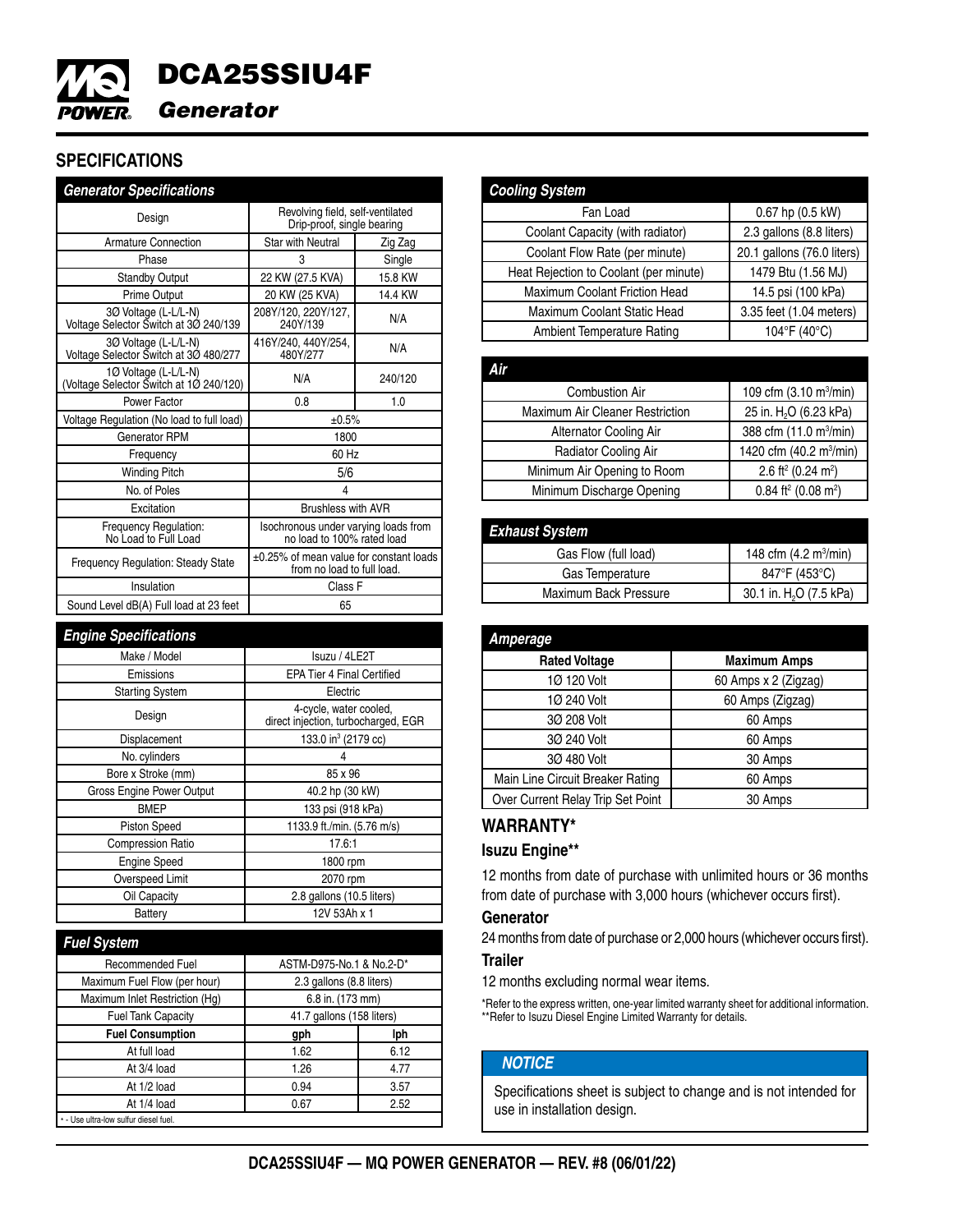

# **MQ POWER DECIBEL LEVELS**



 $\triangle$ 

## **GENERATOR OUTPUT PANEL**



## **OPTIONAL GENERATOR FEATURES**

- **Battery Charger**  provides fully automatic and selfadjusting charging to the generator's battery system.
- **Jacket Water Heater** for easy starting in cold weather climates.
- **Low Coolant Level Shutdown** provides protection from critically low coolant levels. Includes control panel warning light**.**
- **Trailer Mounted Package** meets National Highway Traffic Safety Administration (NHTSA) regulations. Trailer is equipped with electronic or surge brakes with single or tandem axle configuration.

## **OPTIONAL CONTROL FEATURES**

**Audible Alarm** — alerts operator of abnormal conditions.

## **OPTIONAL FUEL CELL FEATURES**

- **Sub-base Fuel Cells (double wall)**  additional fuel cell for extended runtime operation. Contains a leak sensor, low fuel level switch, and a secondary containment tank. UL142 listed.
- 12 hours of minimum run time.
- 24 hours of minimum run time.

# **OPTIONAL OUTPUT CONNECTIONS**

- Cam-Lok Connectors provides quick disconnect alternative to bolt-on connectors.
- Pin and Sleeve Connectors provides industry standard connectors for all voltage requirements.
- Output Cable available in any custom length and size configuration.